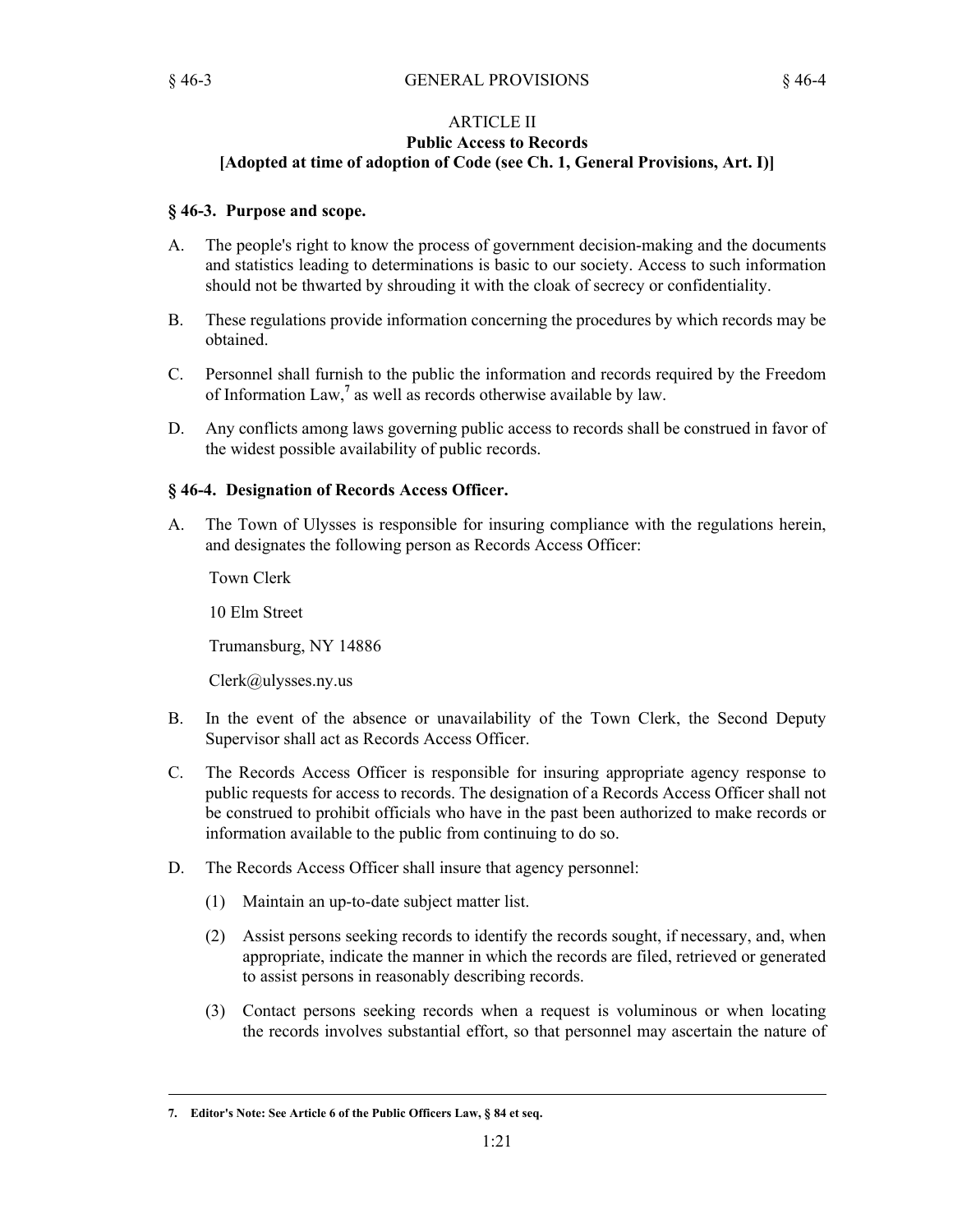records of primary interest and attempt to reasonably reduce the volume of records requested.

- Upon locating the records, take one of the following actions: (4)
	- (a) Make records available for inspection; or
	- Deny access to the records in whole or in part and explain, in writing, the (b) reasons therefor; or
	- Make a copy available upon payment or offer to pay established fees, if any, in (c) accordance with § 46-10; or
	- (d) Permit the requester to copy those records;
	- (e) Upon request, certify that a record is a true copy.
- Upon failure to locate records, certify that: (5)
	- (a) The Town of Ulysses is not the custodian for such records; or
	- (b) The records of which the Town of Ulysses is a custodian cannot be found after diligent search.

## **§ 46-5. Location.**

Records shall be available for public inspection and copying at:

Town of Ulysses Town Hall

10 Elm Street

Trumansburg, NY 14886

# **§ 46-6. Hours for public inspection.**

Requests for public access to records shall be accepted and records produced during all hours regularly open for business. These hours are:

A. 8:00 a.m. to 4:00 p.m., Monday through Friday, excluding holidays.

# **§ 46-7. Requests for public access to records.**

- A written request is required but this requirement may be waived by the Records Access Officer and an oral request accepted when records are readily available.  $A<sub>1</sub>$
- If records are maintained on the internet, the requester shall be informed that the records are accessible via the internet and in printed form either on paper or other information storage medium. B.
- A response shall be given within five business days of receipt of a request by: C.
	- Informing a person requesting records that the request or portion of the request does (1) not reasonably describe the records sought, including direction, to the extent possible, that would enable that person to request records reasonably described;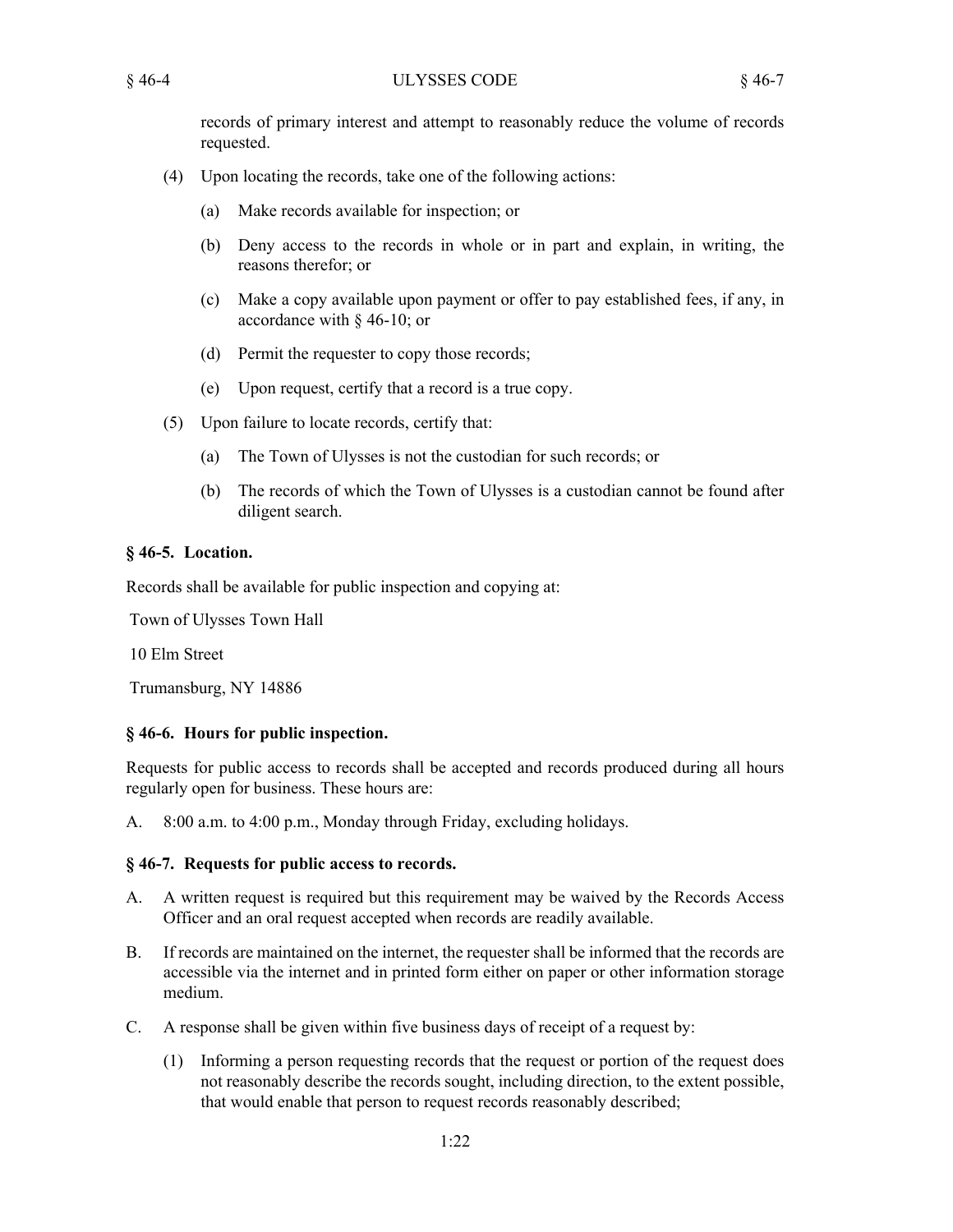- (2) Granting or denying access to records in whole or in part;
- Acknowledging the receipt of a request, in writing, including an approximate date (3) when the request will be granted or denied in whole or in part, which shall be reasonable under the circumstances of the request and shall not be more than 20 business days after the date of the acknowledgment; or
- If it is known that circumstances prevent disclosure within 20 business days from the (4) date of such acknowledgment, providing a statement, in writing, indicating the reason for inability to grant or deny the request within that time and a date certain, within a reasonable period under the circumstances of the request, when the request will be granted or denied in whole or in part; or
- (5) If the receipt of request was acknowledged, in writing, and included an approximate date when the request would be granted or denied in whole or in part within 20 business days of such acknowledgment, but circumstances prevent disclosure within that time, providing a statement, in writing, within 20 business days of such acknowledgment specifying the reason for the inability to do so and a date certain, within a reasonable period under the circumstances of the request, when the request will be granted or denied in whole or in part.
- In determining a reasonable time for granting or denying a request under the circumstances of a request, personnel shall consider the volume of a request, the ease or difficulty in locating, retrieving or generating records, the complexity of the request, the need to review records to determine the extent to which they must be disclosed, the number of requests received by the agency, and similar factors that bear on the ability to grant access to records promptly and within a reasonable time. D.
- A failure to comply with the time limitations described herein shall constitute a denial of a request that may be appealed. Such failure shall include situations in which an officer or employee: E.
	- Fails to grant access to the records sought, denies access, in writing, or acknowledges (1) the receipt of a request within five business days of the receipt of a request;
	- Acknowledges the receipt of a request within five business days but fails to furnish (2) an approximate date when the request will be granted or denied in whole or in part;
	- Furnishes an acknowledgment of the receipt of a request within five business days (3) with an approximate date for granting or denying access in whole or in part that is unreasonable under the circumstances of the request;
	- Fails to respond to a request within a reasonable time after the approximate date given (4) or within 20 business days after the date of the acknowledgment of the receipt of a request;
	- Determines to grant a request in whole or in part within 20 business days of the (5) acknowledgment of the receipt of a request, but fails to do so, unless the agency provides the reason for its inability to do so, in writing, and a date certain within which the request will be granted in whole or in part;
	- Does not grant or deny a request in whole or in part within 20 business days of (6) the acknowledgment of the receipt of a request and fails to provide the reason, in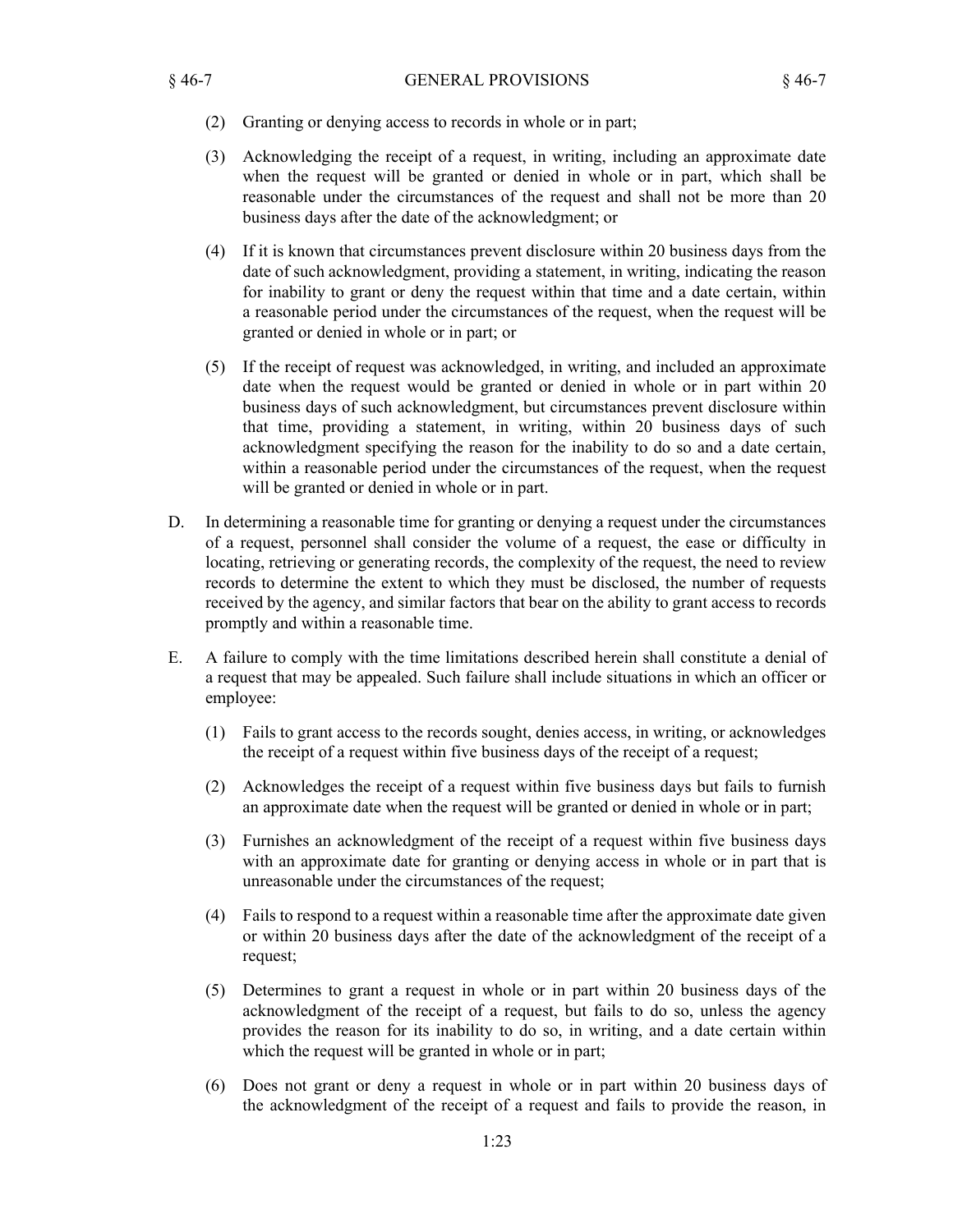writing, explaining the inability to do so and a date certain by which the request will be granted or denied in whole or in part; or

Responds to a request, stating that more than 20 business days is needed to grant or (7) deny the request in whole or in part and provides a date certain within which that will be accomplished, but such date is unreasonable under the circumstances of the request.

## **§ 46-8. Subject matter list.**

- The Records Access Officer shall maintain a reasonably detailed current list by subject matter of all records in its possession, whether or not records are available pursuant to Subdivision 2 of § 87 of the Public Officers Law. A.
- The subject matter list shall be sufficiently detailed to permit identification of the category of the record sought. B.
- The subject matter list shall be updated annually. The most recent update shall appear on the first page of the subject matter list. C.

# **§ 46-9. Denial of access to records.**

- Denial of access to records shall be in writing stating the reason therefor and advising the requester of the right to appeal to the body established to determine appeals, which shall be identified by title, business address and business phone number. A.
- If requested records are not provided promptly, as required in  $\S$  46-7 of these regulations, such failure shall also be deemed a denial of access. B.
- The following body shall determine appeals regarding denial of access to records under the Freedom of Information Law: C.

Town Board of the Town of Ulysses

Attention: Supervisor

10 Elm Street

Trumansburg, NY 14886

(607) 387-5767

- D. Any person denied access to records may appeal within 30 days of a denial.
- The time for deciding an appeal by the body designated to determine appeals shall commence upon receipt of a written appeal identifying: E.
	- (1) The date and location of requests for records;
	- (2) A description, to the extent possible, of the records that were denied; and
	- (3) The name and return address of the person denied access.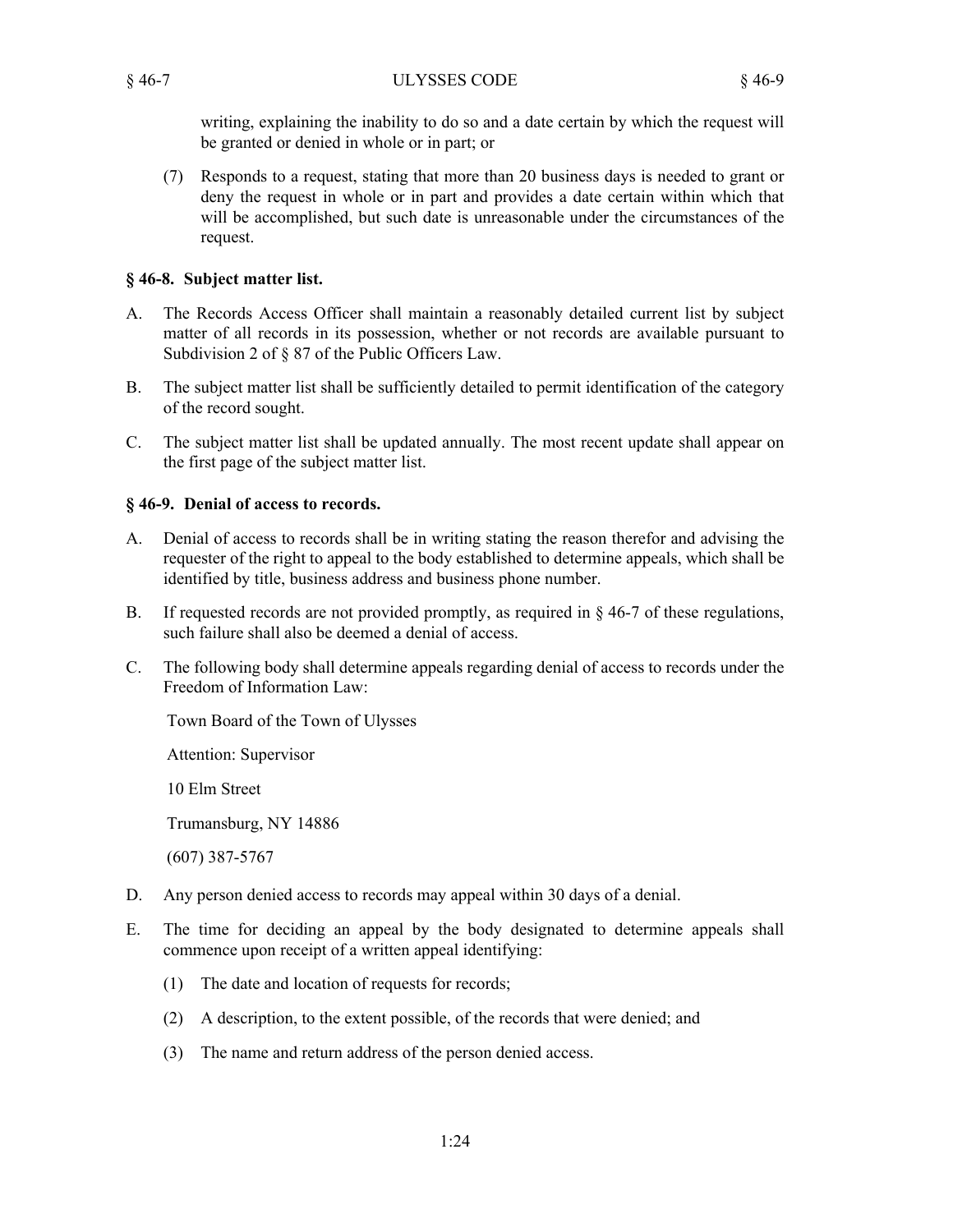- A failure to determine an appeal within 30 days of its receipt by granting access to the records sought or fully explaining the reasons for further denial, in writing, shall constitute a denial of the appeal. F.
- The person or body designated to determine appeals shall transmit to the Committee on Open Government copies of all appeals upon receipt of appeals. Such copies shall be addressed to: G.

Committee on Open Government

Department of State

One Commerce Plaza

99 Washington Avenue, Suite 650

Albany, NY 12231

The person or body designated to determine appeals shall inform the appellant and the Committee on Open Government of its determination, in writing, within 30 days of receipt of an appeal. The determination shall be transmitted to the Committee on Open Government in the same manner as set forth Subsection G of this section. H.

## **§ 46-10. Fees.**

- There shall be no fee charged for: A.
	- (1) Inspection of records;
	- (2) Search for records; or
	- (3) Any certification pursuant to this chapter.
- B. Copies may be provided without charging a fee.
- Fees for copies may be charged, provided that: C.
	- The fee for copying records shall not exceed \$0.25 per page for photocopies not exceeding nine inches by 14 inches. This section shall not be construed to mandate the raising of fees where agencies or municipalities in the past have charged less than \$0.25 for such copies; (1)
	- (2) The fee for photocopies of records in excess of nine inches by 14 inches shall not exceed the actual cost of reproduction; or
	- An agency has the authority to redact portions of a paper record and does so prior to (3) disclosure of the record by making a photocopy from which the proper redactions are made.
- The fee an agency may charge for a copy of any other record is based on the actual cost of reproduction and may include only the following: D.
	- An amount equal to the hourly salary attributed to the lowest paid employee who has the necessary skill required to prepare a copy of the requested record, but only when more than two hours of the employee's time is necessary to do so; and (1)